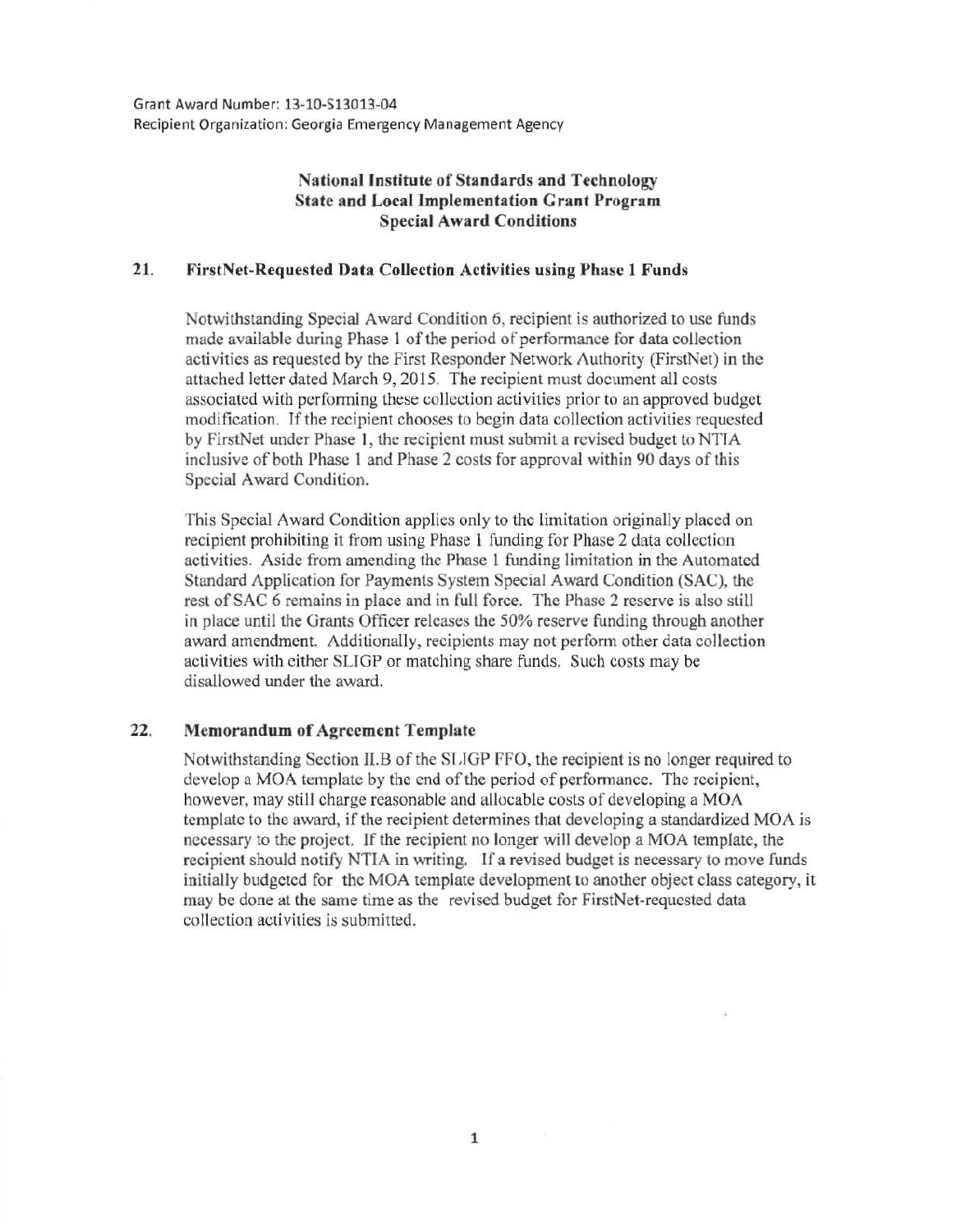

March 9, 2015

The Honorable Lawrence E. Strickling Assistant Secretary for Communications and lnfonnation U.S. Department of Commerce 1401 Constitution Avenue, N.W. Washington, D.C. 20230

RE: SLIGP Second Phase- Finalized Data Collection Elements

Dear Assistant Secretary Strickling:

The First Responder Network Authority (FirstNet) has confirmed its approach to data collection for the second phase of the State and Local Implementation Grant Program (SLIGP) following meetings with, and the receipt of input from, the State Single Points of Contact (SPOCs). Based on the processes and anticipated timing for the development of the Comprehensive Network Solution(s) Request for Proposal and State Plans for building, operating, and deploying the nationwide public safety broadband network, along with the feedback from many SPOCs, FirstNet has concluded that the attached data collection elements are those that would be useful for the second phase of SLIGP and will pursue accordingly.

The attached data elements are intended to maximize the collection of stakeholder inputs for FirstNet's planning process to help shape the Nationwide Public Safety Broadband Network acquisition and ultimately the State Plans that are delivered to each Governor. In particular, FirstNet will request data from the States on five general topics:

- 1) Coverage desired coverage areas and deployment phases
- 2) Users and Operational Areas information on potential user base and their operational areas
- 3) Capacity Planning- information on applications and data usage
- 4) Current Providers / Procurement information on current service providers, plans, and potential barriers to adoption
- 5) State Plan Decision documentation of the process and potential barriers for State Plan decision-making

I thank you for your prompt attention to this matter and, as always, look forward to our ongoing partnership on SLIGP endeavors.

Sincerely

TJ Kennedy Acting Executive Director First Responder Network Authority

cc: Stephen Fletcher, Associate Administrator for Public Safety National Telecommunications and Information Administration